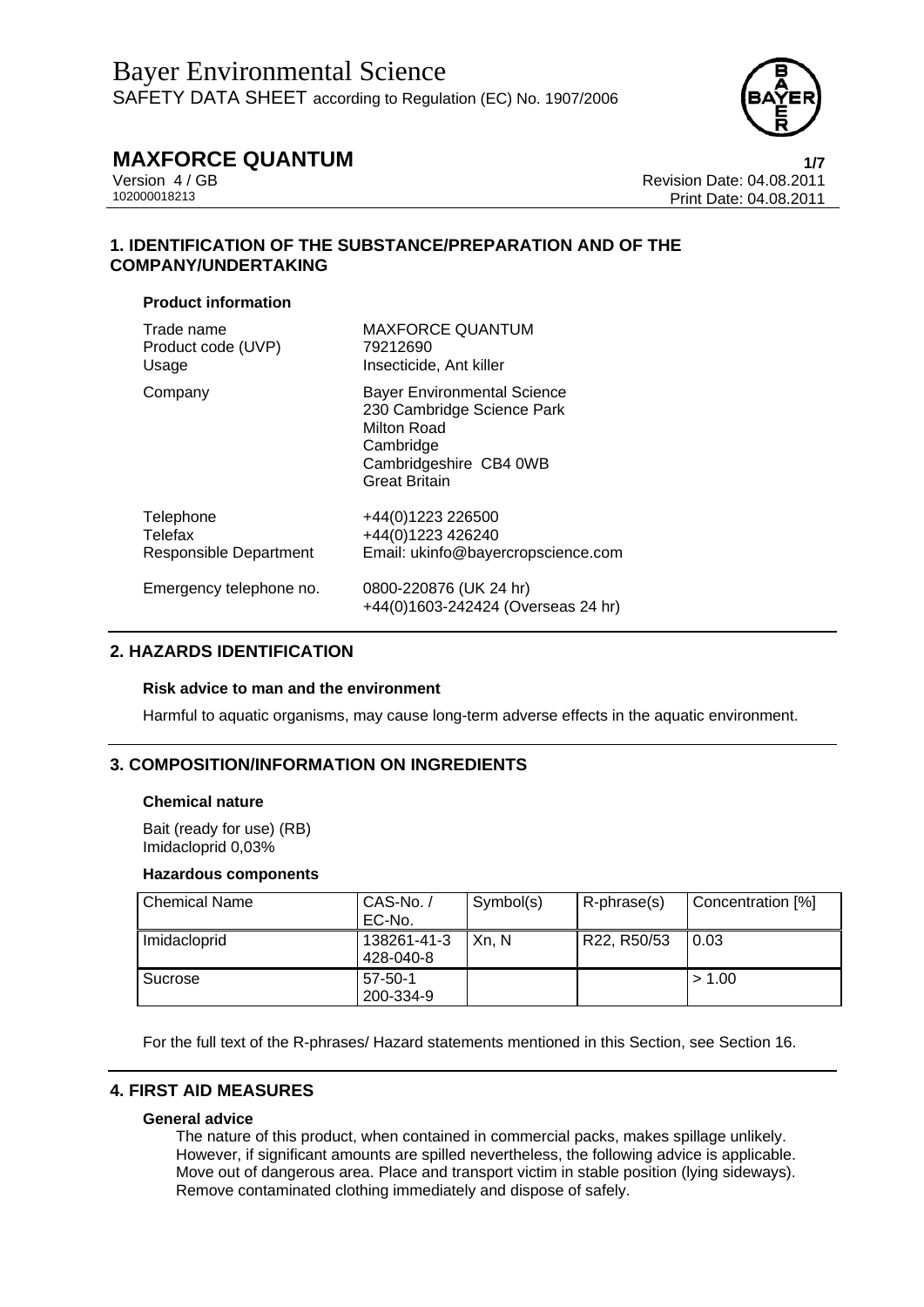

Version 4 / GB Revision Date: 04.08.2011 102000018213 Print Date: 04.08.2011

#### **Skin contact**

Wash off immediately with soap and plenty of water. If symptoms persist, call a physician.

#### **Eye contact**

Rinse immediately with plenty of water, also under the eyelids, for at least 15 minutes. Remove contact lenses, if present, after the first 5 minutes, then continue rinsing eye. Get medical attention if irritation develops and persists.

#### **Ingestion**

Call a physician or poison control center immediately. Rinse mouth. Induce vomiting only, if: 1. patient is fully conscious, 2. medical aid is not readily available, 3. a significant amount (more than a mouthful) has been ingested and 4. time since ingestion is less than 1 hour. (Vomit should not get into the respiratory tract.)

#### **Notes to physician**

#### **Treatment**

Treat symptomatically.

Monitor: respiratory and cardiac functions.

In case of ingestion gastric lavage should be considered in cases of significant ingestions only within the first 2 hours. However, the application of activated charcoal and sodium sulphate is always advisable. There is no specific antidote.

## **5. FIRE-FIGHTING MEASURES**

#### **Suitable extinguishing media**

Use water spray, alcohol-resistant foam, dry chemical or carbon dioxide.

## **Extinguishing media which should not be used for safety reasons**

High volume water jet

#### **Specific hazards during fire fighting**

In the event of fire the following may be released: Carbon monoxide (CO)

#### **Special protective equipment for fire-fighters**

In the event of fire and/or explosion do not breathe fumes. In the event of fire, wear self-contained breathing apparatus.

#### **Further information**

Contain the spread of the fire-fighting media.

**I** Do not allow run-off from fire fighting to enter drains or water courses.

### **6. ACCIDENTAL RELEASE MEASURES**

#### **Personal precautions**

Avoid contact with spilled product or contaminated surfaces. Use personal protective equipment.

#### **Environmental precautions**

Do not allow to get into surface water, drains and ground water.

If spillage enters drains leading to sewage works inform local water company immediately.

If spillage enters rivers or watercourses, inform the Environment Agency (emergency telephone number 0800 807060).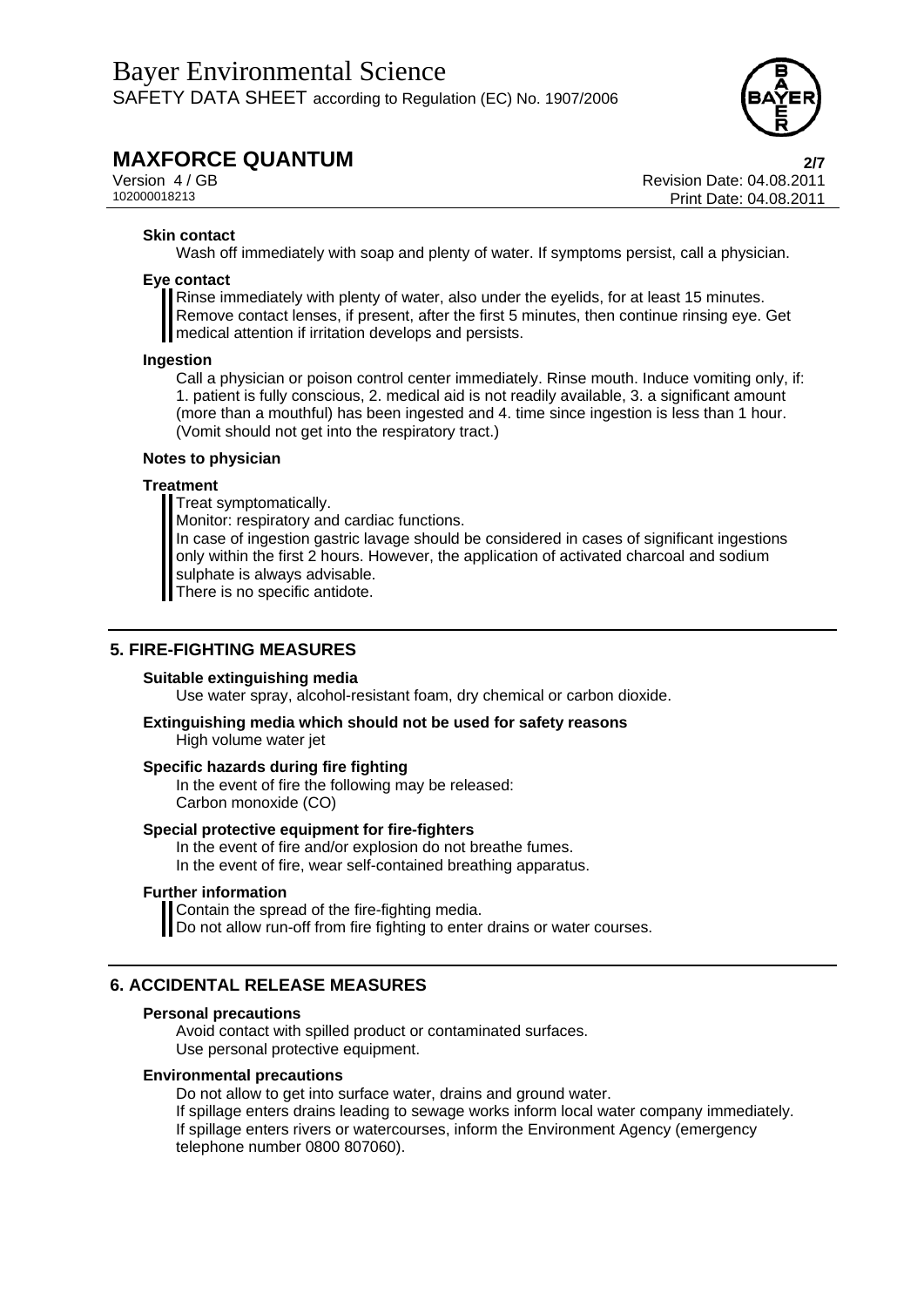

## **MAXFORCE QUANTUM**<br>Version 4/GB<br>**Revision Date: 04.08.2011**

Version 4 / GB<br>
102000018213<br>
Print Date: 04.08.2011<br>
Print Date: 04.08.2011 102000018213 Print Date: 04.08.2011

#### **Methods for cleaning up**

The nature of this product, when contained in commercial packs, makes spillage unlikely. However, if significant amounts are spilled nevertheless, the following advice is applicable. Soak up with inert absorbent material (e.g. sand, silica gel, acid binder, universal binder, sawdust).

Clean contaminated floors and objects thoroughly, observing environmental regulations. Keep in suitable, closed containers for disposal.

#### **Additional advice**

Information regarding safe handling, see section 7. Information regarding personal protective equipment, see section 8. Information regarding waste disposal, see section 13.

### **7. HANDLING AND STORAGE**

#### **Handling**

Advice on safe handling

No specific precautions required when handling unopened packs/containers; follow relevant manual handling advice. Ensure adequate ventilation.

#### **Storage**

Requirements for storage areas and containers

Keep containers tightly closed in a dry, cool and well-ventilated place.

Store in original container.

Store in a place accessible by authorized persons only.

Protect from frost.

Keep away from direct sunlight.

Advice on common storage

Keep away from food, drink and animal feedingstuffs.

Suitable materials

Polypropylene Polyethylene film within an outer package HDPE (high density polyethylene)

### **8. EXPOSURE CONTROLS/PERSONAL PROTECTION**

**Refer to COSHH assessment (Control of Substances Hazardous to Health (Amendment) Regulations 2004). Engineering controls should be used in preference to personal protective equipment wherever practicable. Refer also to COSHH Essentials.** 

#### **Components with workplace control parameters**

| Components   | CAS-No.       | Control parameters            | <b>Jpdate</b> | <b>Basis</b> |
|--------------|---------------|-------------------------------|---------------|--------------|
| Imidacloprid | 138261-41-3   | $0.7$ mg/m $3$<br>(TWA)       |               | OES BCS*     |
| Sucrose      | $57 - 50 - 1$ | $10 \text{ mg/m}$ 3<br>(TWA)  | 2007          | EH40 WEL     |
| Sucrose      | $57 - 50 - 1$ | $20 \text{ mg/m}$ 3<br>(STEL) | 2007          | EH40 WEL     |

\*OES BCS: Internal Bayer CropScience "Occupational Exposure Standard"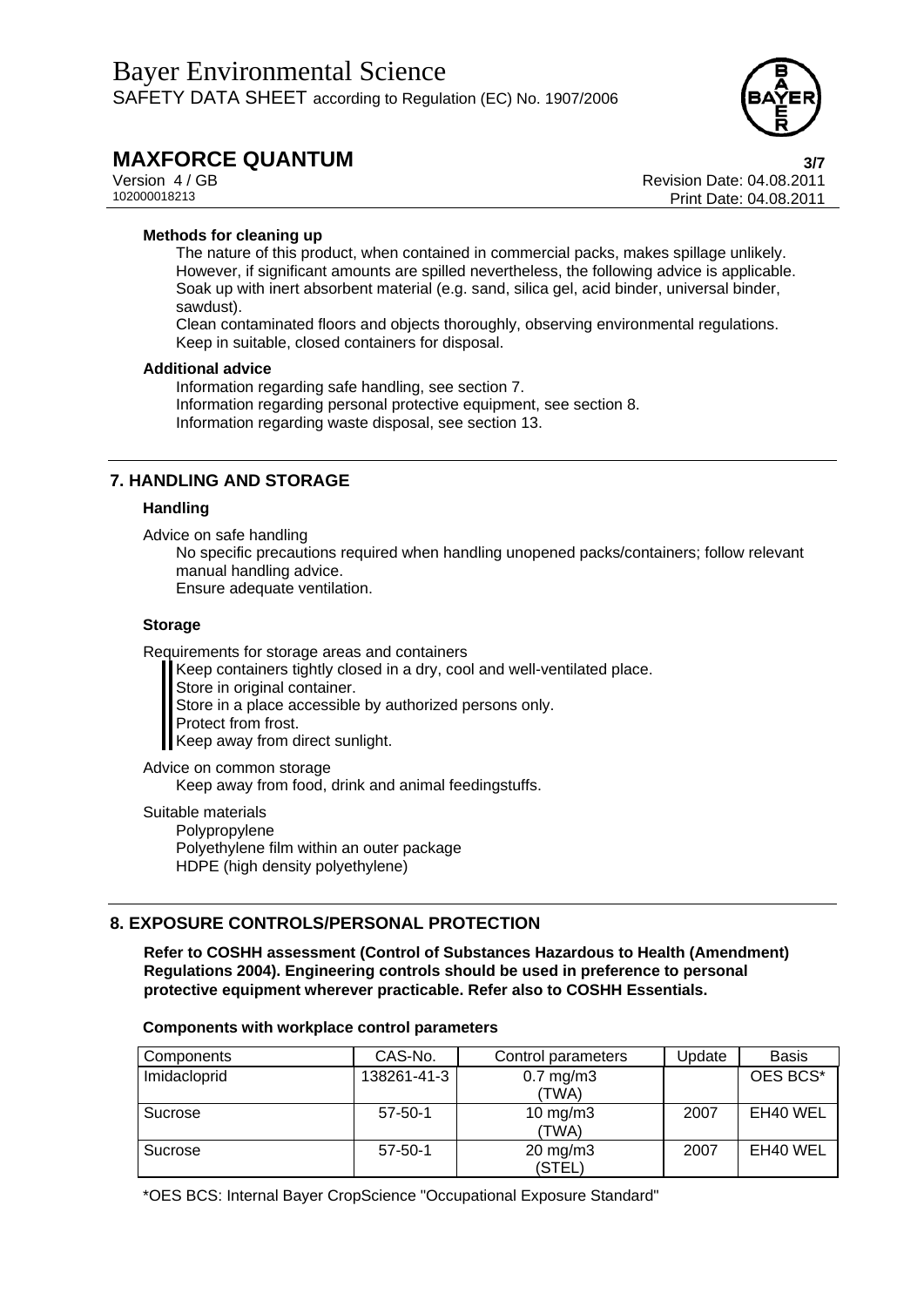

Version 4 / GB<br>
102000018213<br>
Print Date: 04.08.2011<br>
Print Date: 04.08.2011 102000018213 Print Date: 04.08.2011

#### **Personal protective equipment**

In normal use and handling conditions please refer to the label and/or leaflet. In all other cases the following recommendations would apply.

Respiratory protection No personal respiratory protective equipment normally required. Respiratory protection should only be used to control residual risk of short duration activities, when all reasonably practicable steps have been taken to reduce exposure at source e.g. containment and/or local extract ventilation. Always follow respirator manufacturer's instructions regarding wearing and maintenance. Hand protection Wear CE Marked (or equivalent) nitrile rubber gloves (minimum thickness 0,40 mm). Wash when contaminated. Dispose of when contaminated inside, when perforated or when contamination outside cannot be removed. Wash hands always before eating, drinking, smoking or using the toilet. Eye protection Wear goggles conforming to EN166 (Field of Use 5 or equivalent). Skin and body protection Wear standard coverall and type 6 suit. Wear two layers of clothing wherever possible. Polyester/cotton or cotton overalls should be worn under chemical protection suit and should be professionally laundered frequently.

#### Hygiene measures

Avoid contact with skin, eyes and clothing. Keep working clothes separately. Wash hands before breaks and immediately after handling the product. Remove soiled clothing immediately and clean thoroughly before using again. Garments that cannot be cleaned must be destroyed (burnt).

## **9. PHYSICAL AND CHEMICAL PROPERTIES**

| Appearance               |                                                                        |
|--------------------------|------------------------------------------------------------------------|
| Form<br>Colour<br>Odour  | highly viscous, gel<br>colourless to yellowish<br>weak, characteristic |
| Safety data              |                                                                        |
| pH                       | 4.0 - 6.0 at 10 % (23 °C)                                              |
| Flash point              | No flash point - Determination conducted up to the boiling point.      |
| Autoignition temperature | 380 °C                                                                 |
| Density                  | ca. 1.43 $g/cm3$ at 20 °C                                              |
| Viscosity, dynamic       | $>= 5,400$ mPa.s at 20 °C<br>Velocity gradient 80 /s                   |
| Oxidizing properties     | No oxidizing properties                                                |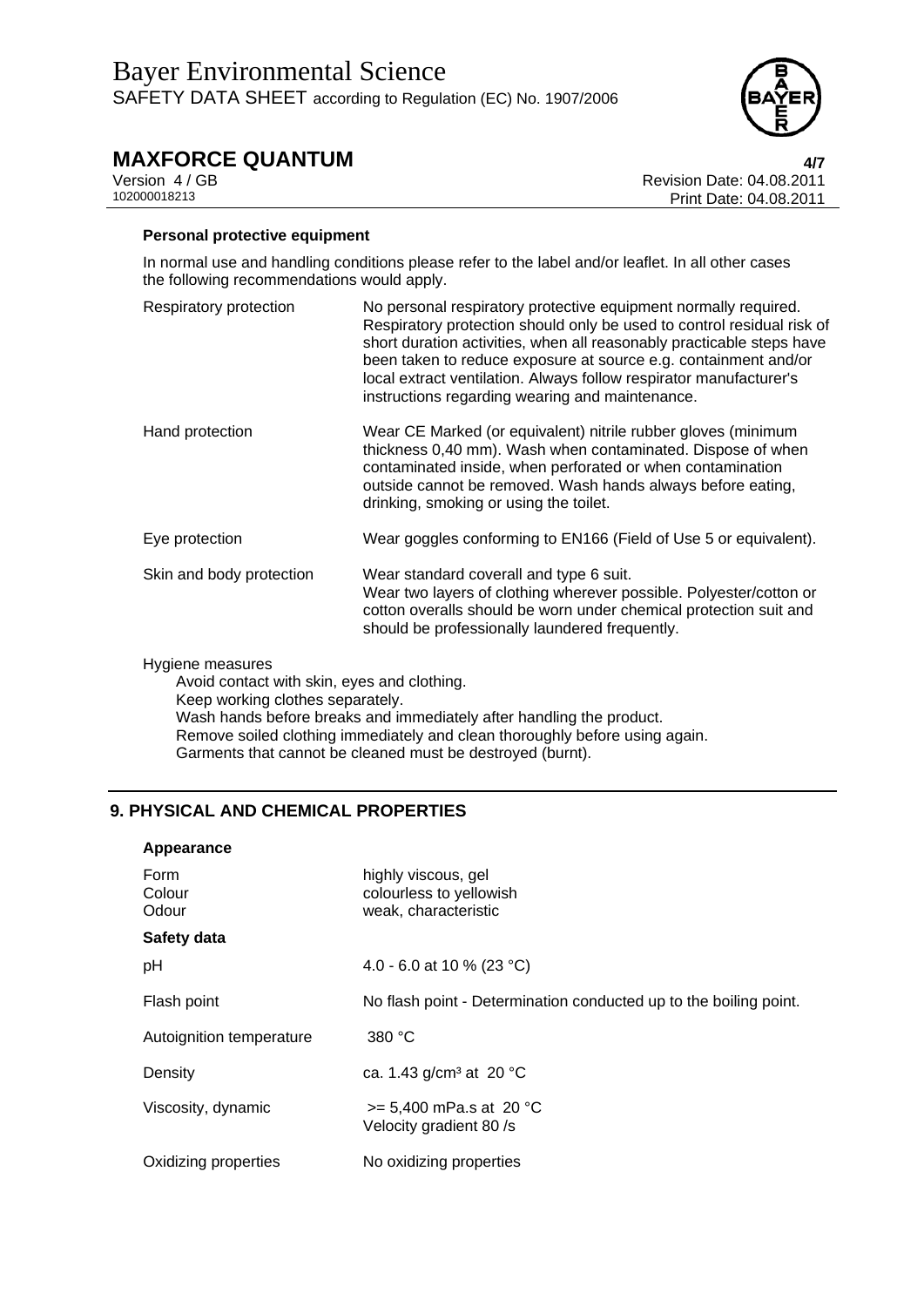

# **MAXFORCE QUANTUM**<br>Version 4/GB<br>Revision Date: 04.08.2011

Version 4 / GB<br>102000018213<br>Print Date: 04.08.2011 Print Date: 04.08.2011

| <b>Explosivity</b>                  | Not explosive                                                                                                                           |
|-------------------------------------|-----------------------------------------------------------------------------------------------------------------------------------------|
|                                     |                                                                                                                                         |
| <b>10. STABILITY AND REACTIVITY</b> |                                                                                                                                         |
| Conditions to avoid                 | Extremes of temperature and direct sunlight.                                                                                            |
| Hazardous reactions                 | No hazardous reactions when stored and handled according to<br>prescribed instructions.<br>Stable under recommended storage conditions. |

## **11. TOXICOLOGICAL INFORMATION**

| Acute oral toxicity   | LD50 (rat) $> 2,500$ mg/kg<br>Test conducted with a similar formulation.                                                         |
|-----------------------|----------------------------------------------------------------------------------------------------------------------------------|
| Acute dermal toxicity | LD50 (rat) $> 2,000$ mg/kg<br>Test conducted with a similar formulation.                                                         |
| Skin irritation       | No skin irritation (rabbit)<br>Test conducted with a similar formulation.                                                        |
| Eye irritation        | No eye irritation (rabbit)<br>Test conducted with a similar formulation.                                                         |
| Sensitisation         | Non-sensitizing. (guinea pig)<br>OECD Test Guideline 406, Magnusson & Kligman test<br>Test conducted with a similar formulation. |

## **12. ECOLOGICAL INFORMATION**

| LC50 (Rainbow trout (Oncorhynchus mykiss)) 211 mg/l<br>Exposure time: 96 h                                                            |
|---------------------------------------------------------------------------------------------------------------------------------------|
| The value mentioned relates to the active ingredient.                                                                                 |
| EC50 (Water flea (Daphnia magna)) 85 mg/l<br>Exposure time: 48 h                                                                      |
| The value mentioned relates to the active ingredient.                                                                                 |
| LC50 (Chironomus riparius (non-biting midge)) 0.0552 mg/l<br>Exposure time: 24 h                                                      |
| The value mentioned relates to the active ingredient.                                                                                 |
| EC50 (Desmodesmus subspicatus) > 10 mg/l<br>Growth rate; Exposure time: 72 h<br>The value mentioned relates to the active ingredient. |
|                                                                                                                                       |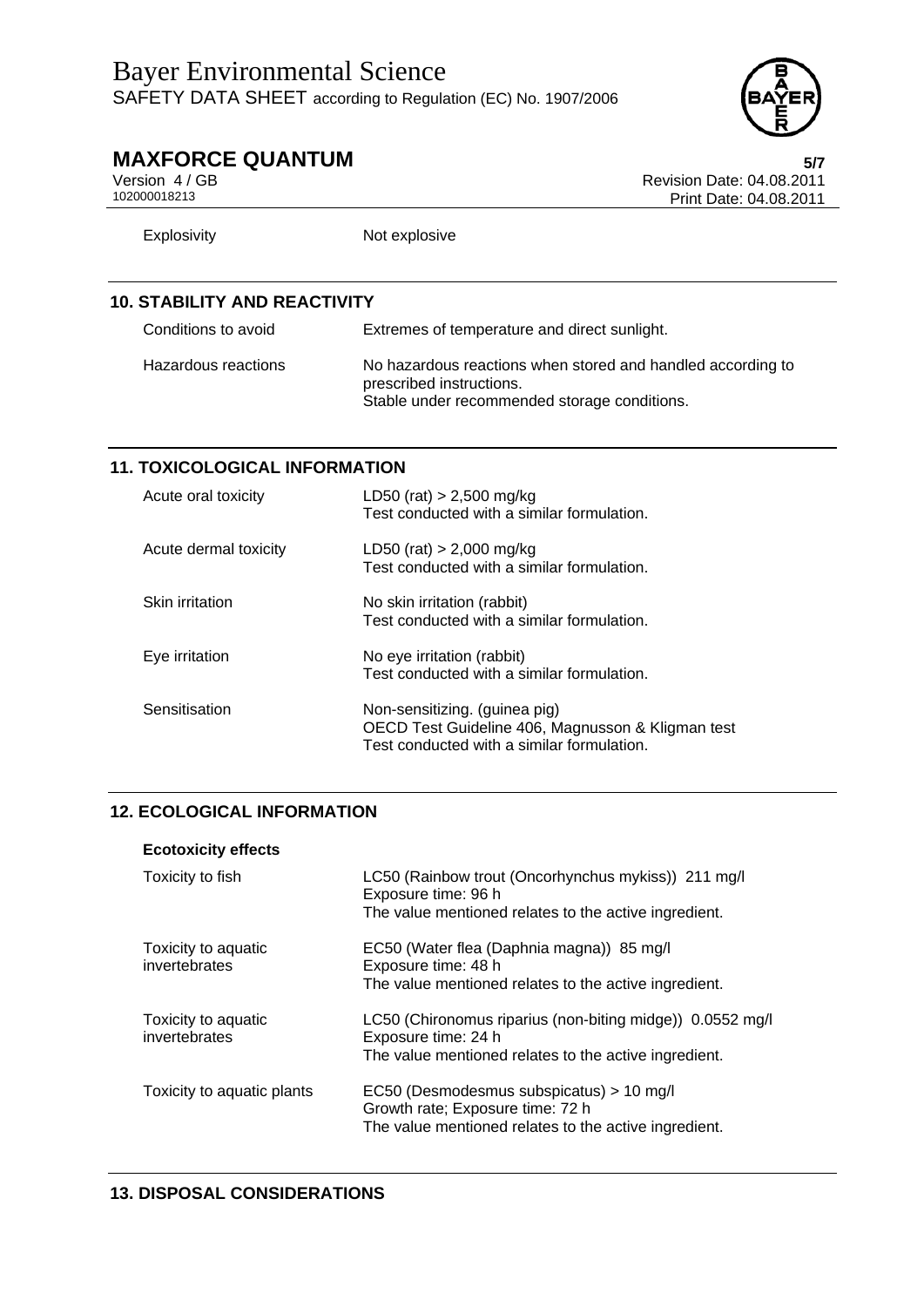

Version 4 / GB<br>102000018213<br>Print Date: 04.08.2011 102000018213 Print Date: 04.08.2011

#### **Product**

In accordance with current regulations and, if necessary, after consultation with the site operator and/or with the responsible authority, the product may be taken to a waste disposal site or incineration plant.

Advice may be obtained from the local waste regulation authority (part of the Environment Agency in the UK).

#### **Contaminated packaging**

Empty remaining contents.

Do not use containers for other products.

Rinsed packaging may be acceptable for landfill, otherwise incineration will be required in accordance with local regulations.

Not completely emptied packagings should be disposed of as hazardous waste.

#### **Waste key for the unused product**

020108 agrochemical waste containing dangerous substances

#### **14. TRANSPORT INFORMATION**

According to national and international transport regulations not classified as dangerous goods.

This classification is in principle not valid for carriage by tank vessel on inland waterways. Please refer to the manufacturer for further information.

#### **15. REGULATORY INFORMATION**

**This product has been classified/labelled in accordance with The Chemicals (Hazard Information and Packaging for Supply) Regulations 2009: CHIP 4 and any subsequent amendments which apply in both the United Kingdom and Northern Ireland.** 

Classified as hazardous for supply/use.

Hazardous components which must be listed on the label:

• Imidacloprid

R-phrase(s)

R52/53 Harmful to aquatic organisms, may cause long-term adverse effects in the aquatic environment.

#### **CLASSIFICATION ACCORDING TO SPECIFIC UK REGULATIONS:**

**The labelling information below is that which has been approved under 'The Control of Pesticides Regulations 1986' and/or 'Part III of the Food and Environment Protection Act 1985' and/or 'Plant Protection Product Regulations 1999' and any subsequent amendments and may differ from that indicated by any toxicological and/or other testing otherwise indicated in this 'Safety Data Sheet'.** 

S-phrase(s)

| S 2             | Keep out of the reach of children.                   |
|-----------------|------------------------------------------------------|
| S <sub>13</sub> | Keep away from food, drink and animal feedingstuffs. |
| S20/21          | When using do not eat, drink or smoke.               |

Exceptional labelling

To avoid risks to man and the environment, comply with the instructions for use.